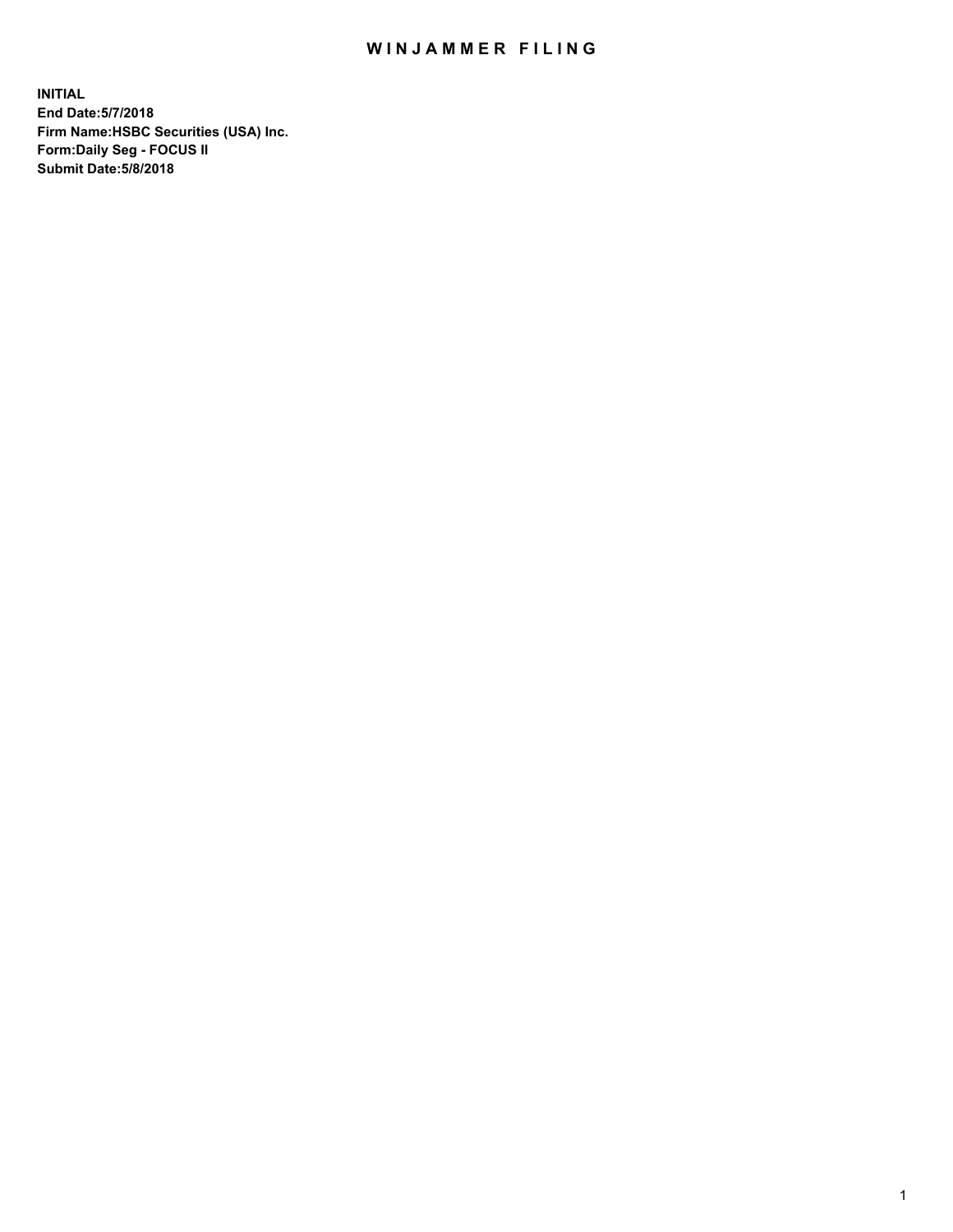## **INITIAL End Date:5/7/2018 Firm Name:HSBC Securities (USA) Inc. Form:Daily Seg - FOCUS II Submit Date:5/8/2018 Daily Segregation - Cover Page**

| Name of Company<br><b>Contact Name</b><br><b>Contact Phone Number</b><br><b>Contact Email Address</b>                                                                                                                                                                                                                          | <b>HSBC Securities (USA) Inc.</b><br><b>Michael Vacca</b><br>212-525-7951<br>michael.vacca@us.hsbc.com |
|--------------------------------------------------------------------------------------------------------------------------------------------------------------------------------------------------------------------------------------------------------------------------------------------------------------------------------|--------------------------------------------------------------------------------------------------------|
| FCM's Customer Segregated Funds Residual Interest Target (choose one):<br>a. Minimum dollar amount: ; or<br>b. Minimum percentage of customer segregated funds required:%; or<br>c. Dollar amount range between: and; or<br>d. Percentage range of customer segregated funds required between:% and%.                          | 147,000,000<br><u>0</u><br><u>00</u><br>00                                                             |
| FCM's Customer Secured Amount Funds Residual Interest Target (choose one):<br>a. Minimum dollar amount: ; or<br>b. Minimum percentage of customer secured funds required:%; or<br>c. Dollar amount range between: and; or<br>d. Percentage range of customer secured funds required between:% and%.                            | 25,000,000<br><u>0</u><br><u>00</u><br>00                                                              |
| FCM's Cleared Swaps Customer Collateral Residual Interest Target (choose one):<br>a. Minimum dollar amount: ; or<br>b. Minimum percentage of cleared swaps customer collateral required:% ; or<br>c. Dollar amount range between: and; or<br>d. Percentage range of cleared swaps customer collateral required between:% and%. | 95,000,000<br><u>0</u><br><u>00</u><br>0 <sub>0</sub>                                                  |

Attach supporting documents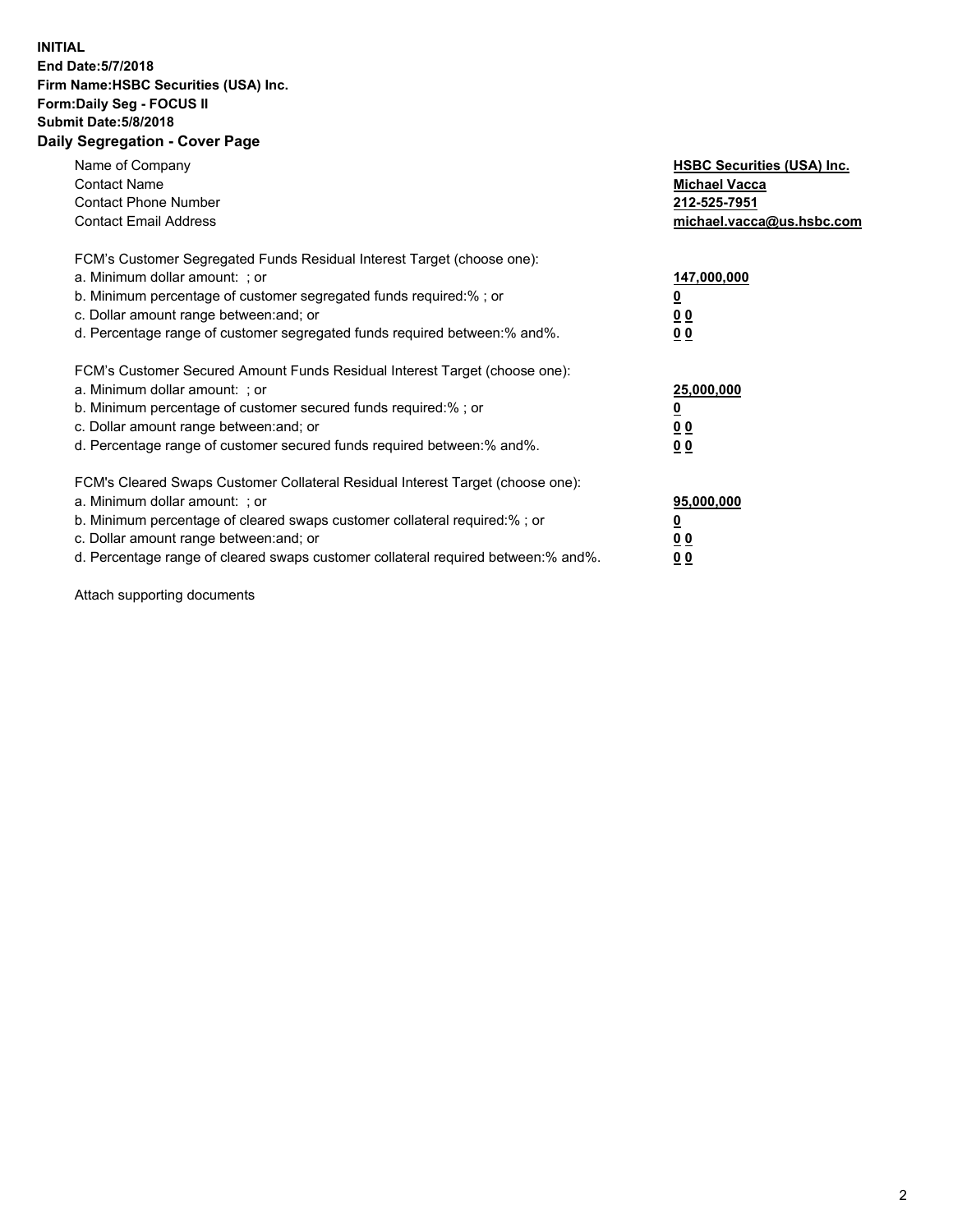**INITIAL End Date:5/7/2018 Firm Name:HSBC Securities (USA) Inc. Form:Daily Seg - FOCUS II Submit Date:5/8/2018 Daily Segregation - Secured Amounts** Foreign Futures and Foreign Options Secured Amounts Amount required to be set aside pursuant to law, rule or regulation of a foreign government or a rule of a self-regulatory organization authorized thereunder **0** [7305] 1. Net ledger balance - Foreign Futures and Foreign Option Trading - All Customers A. Cash **95,390,349** [7315] B. Securities (at market) **89,959,506** [7317] 2. Net unrealized profit (loss) in open futures contracts traded on a foreign board of trade **-21,889,628** [7325] 3. Exchange traded options a. Market value of open option contracts purchased on a foreign board of trade **0** [7335] b. Market value of open contracts granted (sold) on a foreign board of trade **0** [7337] 4. Net equity (deficit) (add lines 1. 2. and 3.) **163,460,227** [7345] 5. Account liquidating to a deficit and account with a debit balances - gross amount **2,394,985** [7351] Less: amount offset by customer owned securities **-2,393,220** [7352] **1,765** [7354] 6. Amount required to be set aside as the secured amount - Net Liquidating Equity Method (add lines 4 and 5) **163,461,992** [7355] 7. Greater of amount required to be set aside pursuant to foreign jurisdiction (above) or line 6. **163,461,992** [7360] FUNDS DEPOSITED IN SEPARATE REGULATION 30.7 ACCOUNTS 1. Cash in banks A. Banks located in the United States **78,690,650** [7500] B. Other banks qualified under Regulation 30.7 **0** [7520] **78,690,650** [7530] 2. Securities A. In safekeeping with banks located in the United States **43,473,002** [7540] B. In safekeeping with other banks qualified under Regulation 30.7 **0** [7560] **43,473,002** [7570] 3. Equities with registered futures commission merchants A. Cash **0** [7580] B. Securities **0** [7590] C. Unrealized gain (loss) on open futures contracts **0** [7600] D. Value of long option contracts **0** [7610] E. Value of short option contracts **0** [7615] **0** [7620] 4. Amounts held by clearing organizations of foreign boards of trade A. Cash **0** [7640] B. Securities **0** [7650] C. Amount due to (from) clearing organization - daily variation **0** [7660] D. Value of long option contracts **0** [7670] E. Value of short option contracts **0** [7675] **0** [7680] 5. Amounts held by members of foreign boards of trade A. Cash **57,550,218** [7700] B. Securities **46,486,504** [7710] C. Unrealized gain (loss) on open futures contracts **-21,889,628** [7720] D. Value of long option contracts **0** [7730] E. Value of short option contracts **0** [7735] **82,147,094** [7740] 6. Amounts with other depositories designated by a foreign board of trade **0** [7760] 7. Segregated funds on hand **0** [7765] 8. Total funds in separate section 30.7 accounts **204,310,746** [7770] 9. Excess (deficiency) Set Aside for Secured Amount (subtract line 7 Secured Statement Page 1 from Line 8) **40,848,754** [7380] 10. Management Target Amount for Excess funds in separate section 30.7 accounts **25,000,000** [7780] 11. Excess (deficiency) funds in separate 30.7 accounts over (under) Management Target **15,848,754** [7785]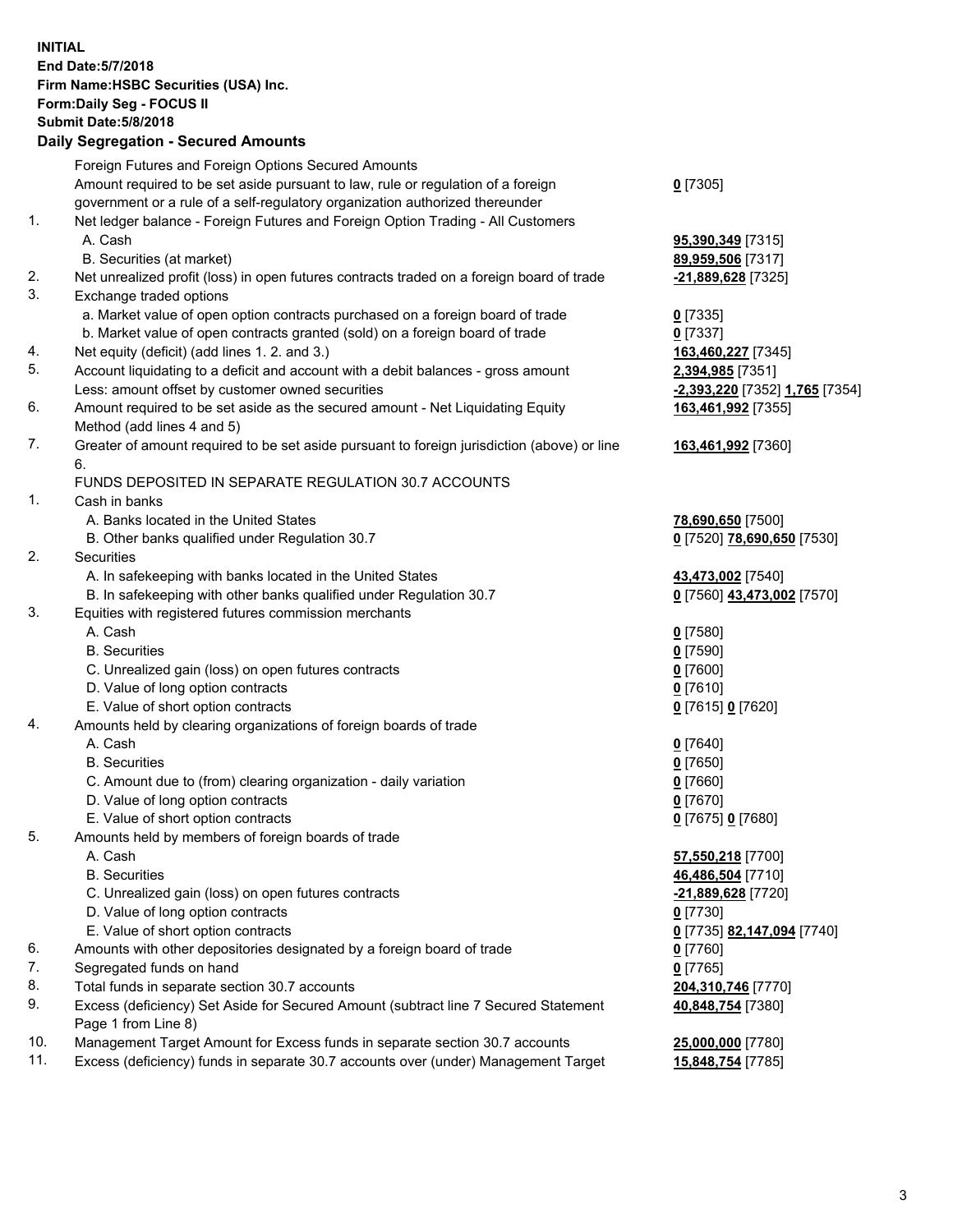| <b>INITIAL</b> | End Date: 5/7/2018                                                                                 |                                                         |  |  |  |  |
|----------------|----------------------------------------------------------------------------------------------------|---------------------------------------------------------|--|--|--|--|
|                | Firm Name: HSBC Securities (USA) Inc.                                                              |                                                         |  |  |  |  |
|                | Form: Daily Seg - FOCUS II                                                                         |                                                         |  |  |  |  |
|                | <b>Submit Date: 5/8/2018</b>                                                                       |                                                         |  |  |  |  |
|                | Daily Segregation - Segregation Statement                                                          |                                                         |  |  |  |  |
|                |                                                                                                    |                                                         |  |  |  |  |
|                | SEGREGATION REQUIREMENTS(Section 4d(2) of the CEAct)                                               |                                                         |  |  |  |  |
| 1.             | Net ledger balance                                                                                 |                                                         |  |  |  |  |
|                | A. Cash                                                                                            | 451,149,211 [7010]                                      |  |  |  |  |
|                | B. Securities (at market)                                                                          | 1,253,174,088 [7020]                                    |  |  |  |  |
| 2.             | Net unrealized profit (loss) in open futures contracts traded on a contract market                 | -115,435,228 [7030]                                     |  |  |  |  |
| 3.             | Exchange traded options                                                                            |                                                         |  |  |  |  |
|                | A. Add market value of open option contracts purchased on a contract market                        | 244,405,543 [7032]                                      |  |  |  |  |
|                | B. Deduct market value of open option contracts granted (sold) on a contract market                | 47,170,193 [7033]                                       |  |  |  |  |
| 4.             | Net equity (deficit) (add lines 1, 2 and 3)                                                        | 1,786,123,421 [7040]                                    |  |  |  |  |
| 5.             | Accounts liquidating to a deficit and accounts with                                                |                                                         |  |  |  |  |
|                | debit balances - gross amount                                                                      | 3,531,950 [7045]                                        |  |  |  |  |
| 6.             | Less: amount offset by customer securities<br>Amount required to be segregated (add lines 4 and 5) | -3,498,661 [7047] 33,289 [7050]<br>1,786,156,710 [7060] |  |  |  |  |
|                | FUNDS IN SEGREGATED ACCOUNTS                                                                       |                                                         |  |  |  |  |
| 7.             | Deposited in segregated funds bank accounts                                                        |                                                         |  |  |  |  |
|                | A. Cash                                                                                            | 28,334,159 [7070]                                       |  |  |  |  |
|                | B. Securities representing investments of customers' funds (at market)                             | $0$ [7080]                                              |  |  |  |  |
|                | C. Securities held for particular customers or option customers in lieu of cash (at                | 161,307,721 [7090]                                      |  |  |  |  |
|                | market)                                                                                            |                                                         |  |  |  |  |
| 8.             | Margins on deposit with derivatives clearing organizations of contract markets                     |                                                         |  |  |  |  |
|                | A. Cash                                                                                            | 443,112,024 [7100]                                      |  |  |  |  |
|                | B. Securities representing investments of customers' funds (at market)                             | $0$ [7110]                                              |  |  |  |  |
|                | C. Securities held for particular customers or option customers in lieu of cash (at                | 1,044,663,587 [7120]                                    |  |  |  |  |
|                | market)                                                                                            |                                                         |  |  |  |  |
| 9.             | Net settlement from (to) derivatives clearing organizations of contract markets                    | 13,391,760 [7130]                                       |  |  |  |  |
| 10.            | Exchange traded options                                                                            |                                                         |  |  |  |  |
|                | A. Value of open long option contracts                                                             | 244,405,543 [7132]                                      |  |  |  |  |
|                | B. Value of open short option contracts                                                            | 47,170,193 [7133]                                       |  |  |  |  |
| 11.            | Net equities with other FCMs                                                                       |                                                         |  |  |  |  |
|                | A. Net liquidating equity                                                                          | 9,482,398 [7140]                                        |  |  |  |  |
|                | B. Securities representing investments of customers' funds (at market)                             | $0$ [7160]                                              |  |  |  |  |
|                | C. Securities held for particular customers or option customers in lieu of cash (at                | $0$ [7170]                                              |  |  |  |  |
|                | market)                                                                                            |                                                         |  |  |  |  |
| 12.            | Segregated funds on hand                                                                           | 47,202,780 [7150]                                       |  |  |  |  |
| 13.            | Total amount in segregation (add lines 7 through 12)                                               | 1,944,729,779 [7180]                                    |  |  |  |  |
| 14.            | Excess (deficiency) funds in segregation (subtract line 6 from line 13)                            | 158,573,069 [7190]                                      |  |  |  |  |
| 15.            | Management Target Amount for Excess funds in segregation                                           | 147,000,000 [7194]                                      |  |  |  |  |

16. Excess (deficiency) funds in segregation over (under) Management Target Amount Excess

**11,573,069** [7198]